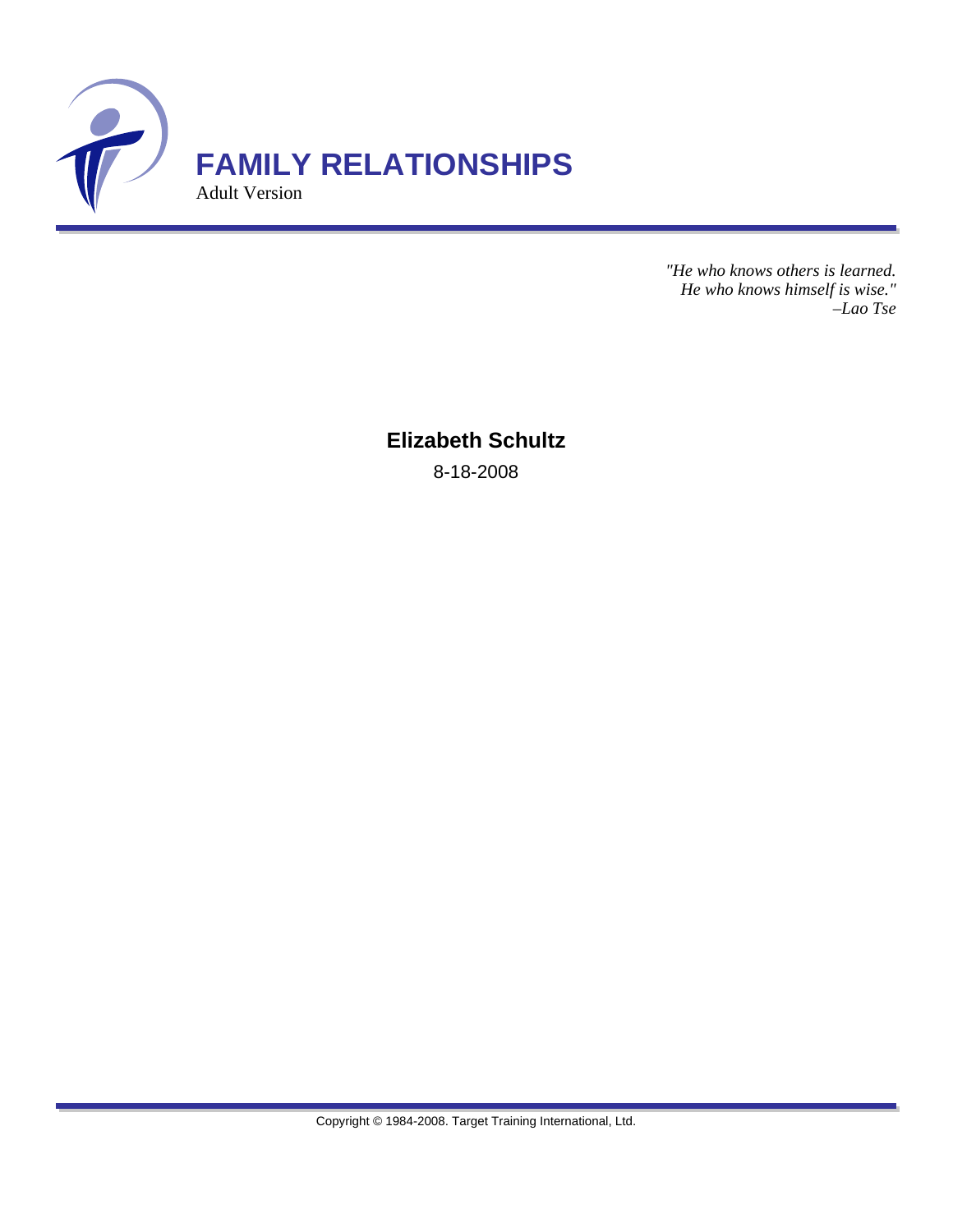

Behavioral research suggests that the most effective people are those who understand themselves, both their strengths and weaknesses, so they can develop strategies to meet the demands of their environment.

A person's behavior is a necessary and integral part of who they are. In other words, much of our behavior comes from "nature" (inherent), and much comes from "nurture" (our upbringing). It is the universal language of "how we act," or our observable human behavior.

In this report we are measuring four dimensions of normal behavior. They are:

- **h** how you respond to problems and challenges.
- $\blacksquare$  how you influence others to your point of view.
- $\blacksquare$  how you respond to the pace of the environment.
- $\blacksquare$  how you respond to rules and procedures set by others.

This report analyzes behavioral style; that is, a person's manner of doing things. Is the report 100% true? Yes, no and maybe. We are only measuring behavior. We only report statements from areas of behavior in which tendencies are shown. To improve accuracy, feel free to make notes or edit the report regarding any statement from the report that may or may not apply, but only after checking with friends or colleagues to see if they agree.

> *"All people exhibit all four behavioral factors in varying degrees of intensity." –W.M. Marston*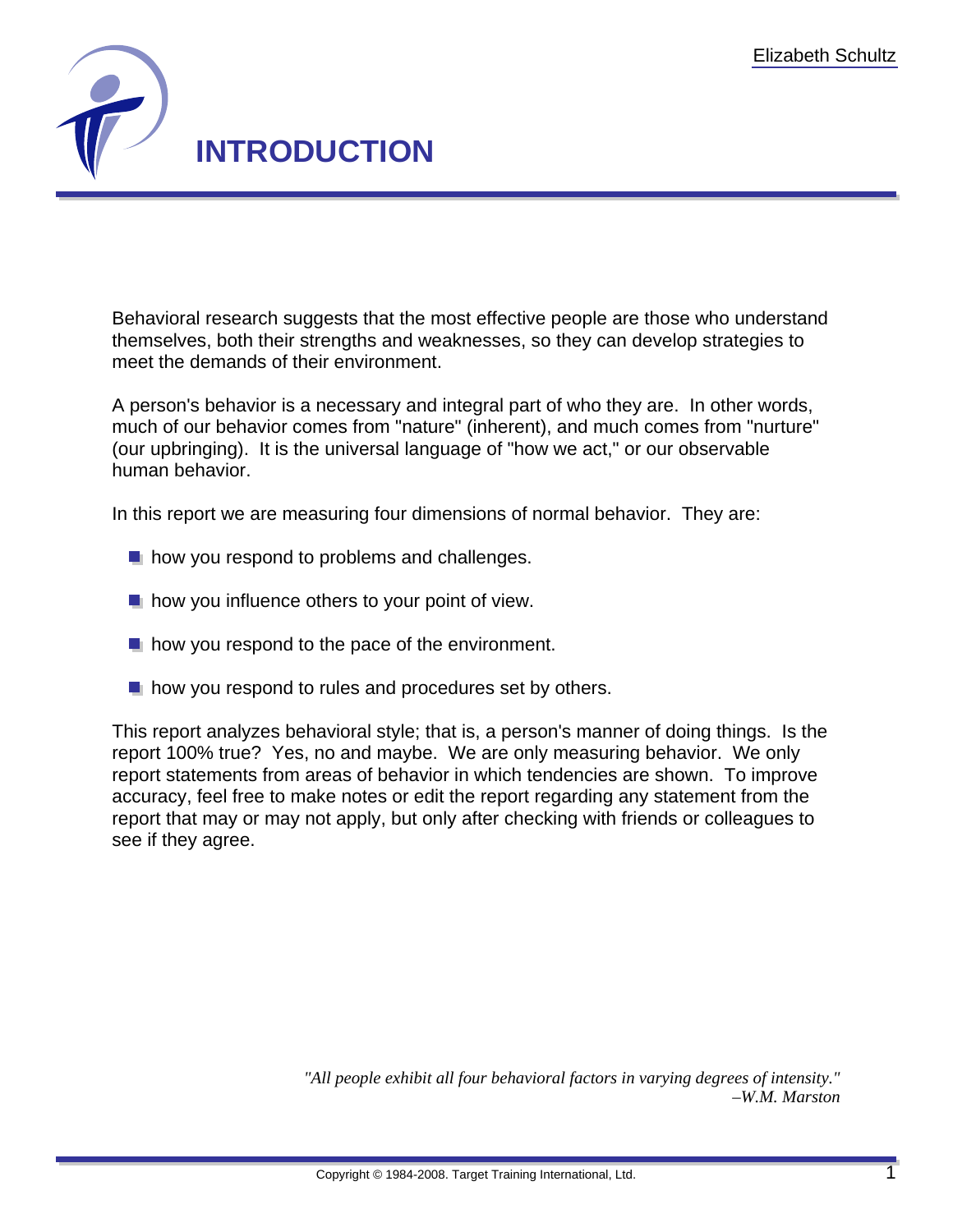

Understanding yourself and others is the first step toward developing effective communication. Based on Elizabeth's responses, the report has selected statements to provide a basis for understanding her behavior. Read each statement and discuss it with other family members. Eliminate any statement which EVERYONE agrees does not apply.

- **H** Many see you as a person of good will who rarely would intentionally antagonize others in the family.
- **T** You tend to respond to other family members who give you personal attention and make sincere compliments for your role in the family.
- **N** While you are not always aggressive, you will stand up for your beliefs and values when others are presenting a case that contradicts.
- As a parent you are good at relieving tension in the family and very good at promoting family members as well as the projects that they're involved in.
- **T** You have a strong need for personal interaction and involvement with other family members and find this far more rewarding than doing routine household chores.
- $\blacksquare$  As a parent you may be too indirect when disciplining the children. That is, they may not get the impression they were actually disciplined because you do not like to deal with negatives.
- $\blacksquare$  As a parent you often shy away from a confrontation problem than run the risk of offending a member of the family.
- **T** You tend to see the good in other family members and sometimes overlook some of the weaknesses.
- **T** You basically need a warm and rewarding family environment. When confronted with the dissatisfaction of this basic need, you will experience difficulty in helping others meet some of their needs.
- **T** You have great intuitive instincts to quickly build interpersonal relationships between yourself and other family members.
- **As a parent you are very trusting and sometimes can be taken advantage of by other** family members.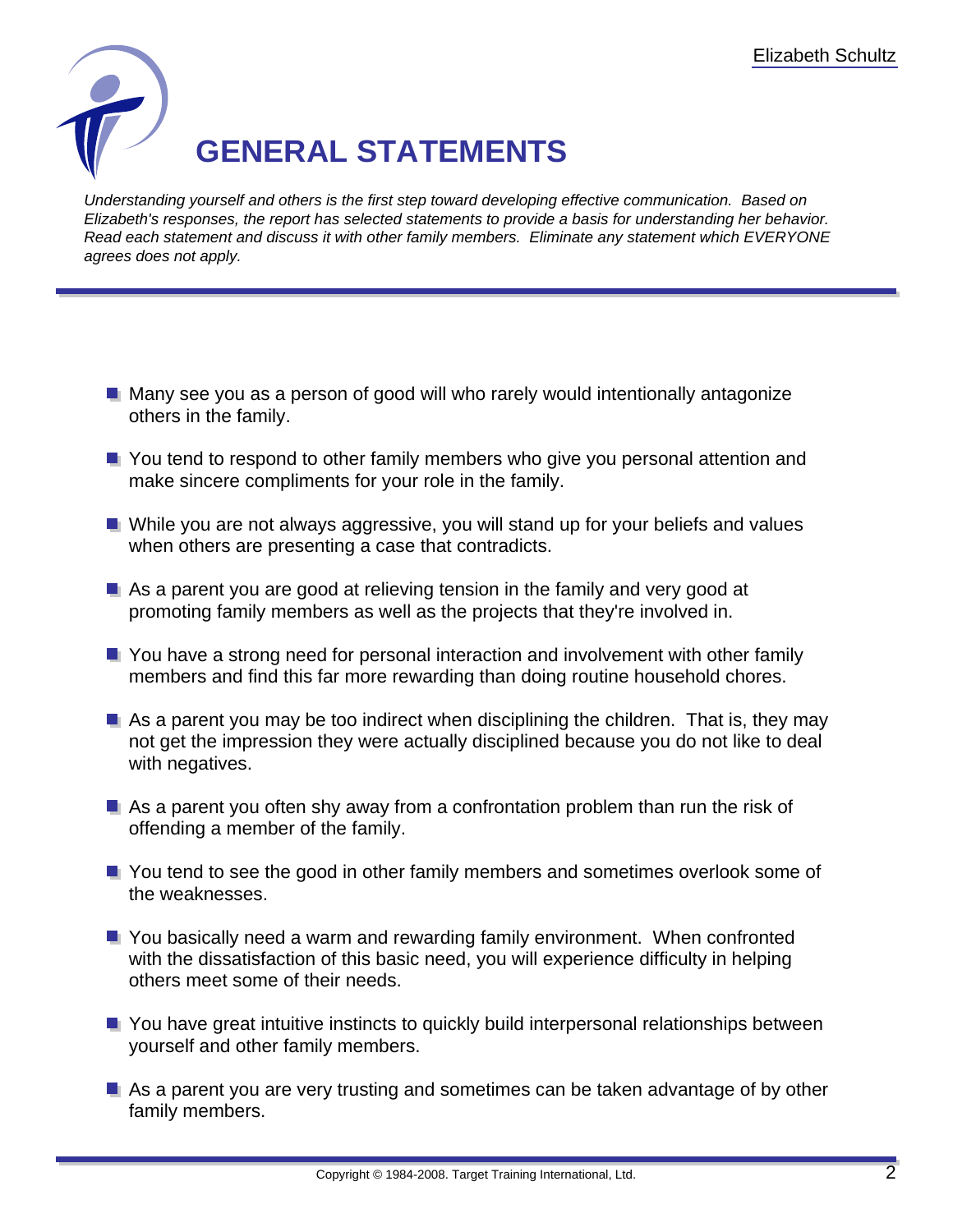

- **One of your strengths is keeping the family members happy and satisfied from a** human relations standpoint.
- **T** You relate quite naturally to other family members and need the good will from all members.
- **T** You have a very high trust level and may be taken advantage of by family members who make you strongly believe they will fulfill their promises.
- **T** You develop friendships easily and can be a great asset to other family members when they need a supportive person involved with their activities.
- **T** You have the ability to promote yourself and at the same time be supportive of other family members.
- **T** You have a unique ability to balance feelings and logic of the situation.
- **T** You can improve your parenting skills by becoming more results-oriented and not so much people oriented.
- **T** You are sensitive to the interpersonal relationships of family members and you do not like family members engaged in conflict. Because of your skills in solving conflicts, you probably are called upon by the family to assist in negotiating conflict.
- **T** You can be a very good host, as most people feel very comfortable with your informal and relaxed manner.
- **T** You generally exhibit good feelings toward other family members and have a strong desire to please others and want, in return, their love.
- **T** You are very optimistic about the potential of family members to achieve results in many arenas. Sometimes it will motivate them to achieve beyond their abilities. Other times they may give up before trying because you oversold them on their abilities.
- **T** You are skilled at making favorable first impressions when meeting friends of other family members.
- As a parent you are generally too indirect when giving orders or making demands of other family members.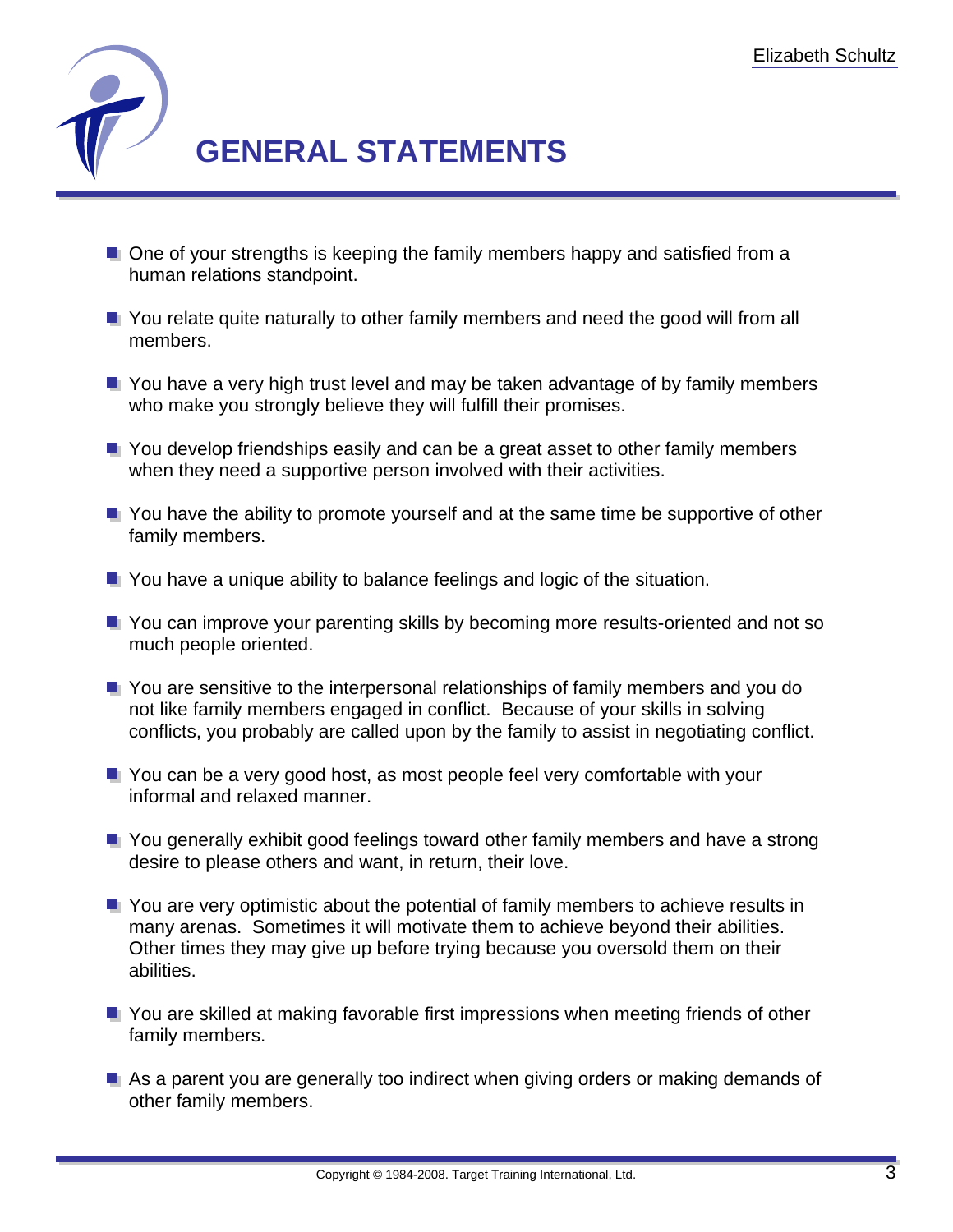

## **CHECKLIST FOR COMMUNICATING**

This section of the report provides methods for communicating with Elizabeth. Read and discuss each statement. Identify those statements which are most important to Elizabeth. Share these statements with other family members. Make a list and practice using them in your daily communication with Elizabeth.

- Give her time to ask questions.
- $\blacksquare$  Leave time for relating, socializing.
- **Be prepared.**
- $\blacksquare$  Talk about her, her goals and opinions she finds stimulating.
- **P** Plan interaction that supports her dreams and intentions.
- Read the body language for approval or disapproval.
- **Use a scheduled time table when implementing new action.**
- **Provide solid, tangible, practical evidence.**
- $\blacksquare$  Be sincere and use a tone of voice that shows sincerity.
- Ask for her opinions/ideas regarding people.
- **Limit your use of gestures.**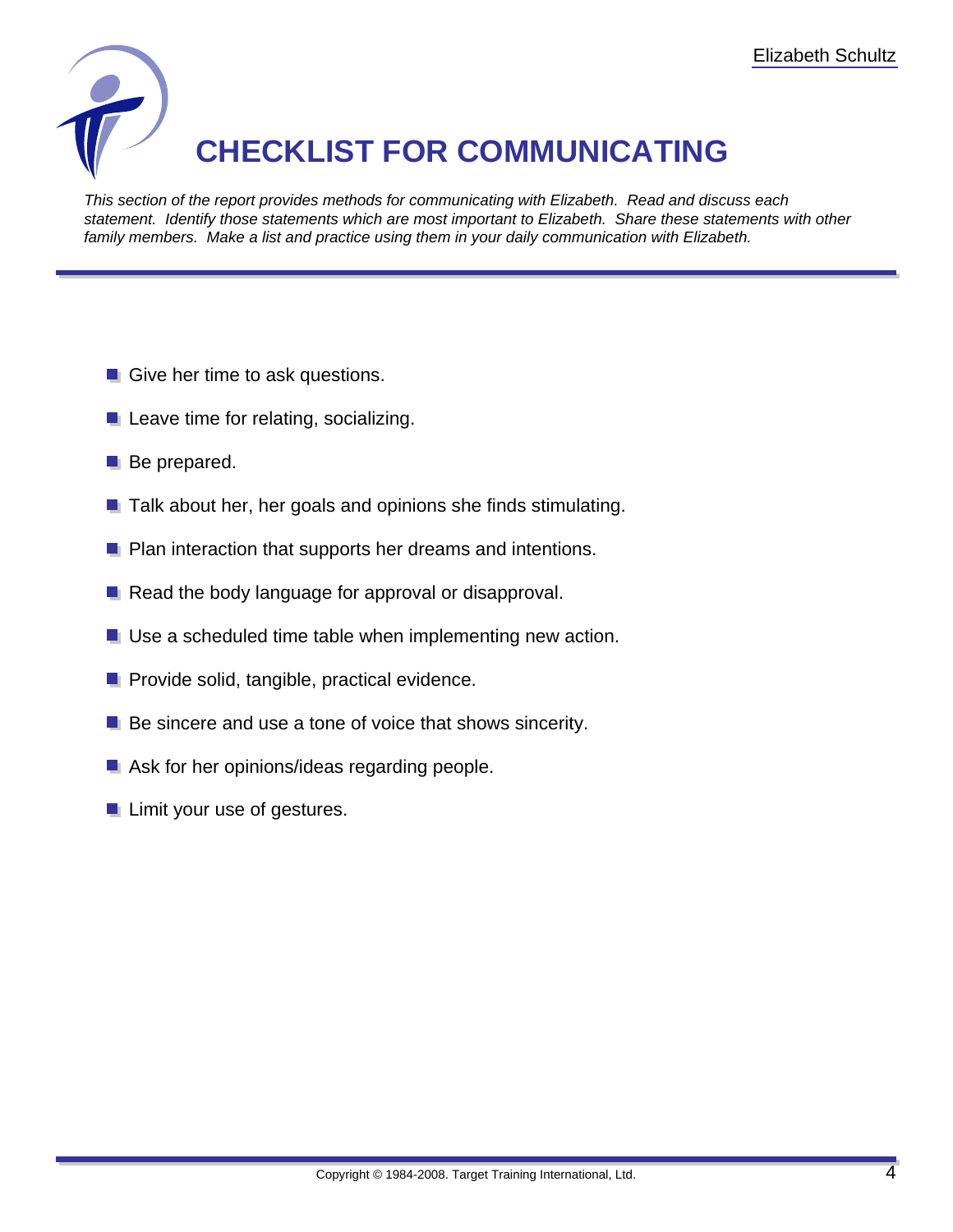

This section of the report lists the things NOT to do when communicating with Elizabeth. Read each statement and identify those that result in frustration or ineffective communication. Share them with all family members so they can refrain from using these methods.

- Don't legislate or muffle don't overcontrol the conversation.
- Don't take credit for her ideas.
- Don't talk down to her.
- Don't push too hard, or be unrealistic with deadlines.
- **Don't give your presentation in random order.**
- Don't be curt, cold, or tight-lipped.
- **Don't make promises you cannot deliver.**
- **Don't talk in a loud voice or use confrontation.**
- Don't be haphazard.
- Don't be dogmatic.
- **D** Don't kid around too much, or "stick to the agenda" too much.
- $\blacksquare$  Don't rush her in the decision-making process.
- **D** Don't waste time trying to be impersonal, judgmental, or too task-oriented.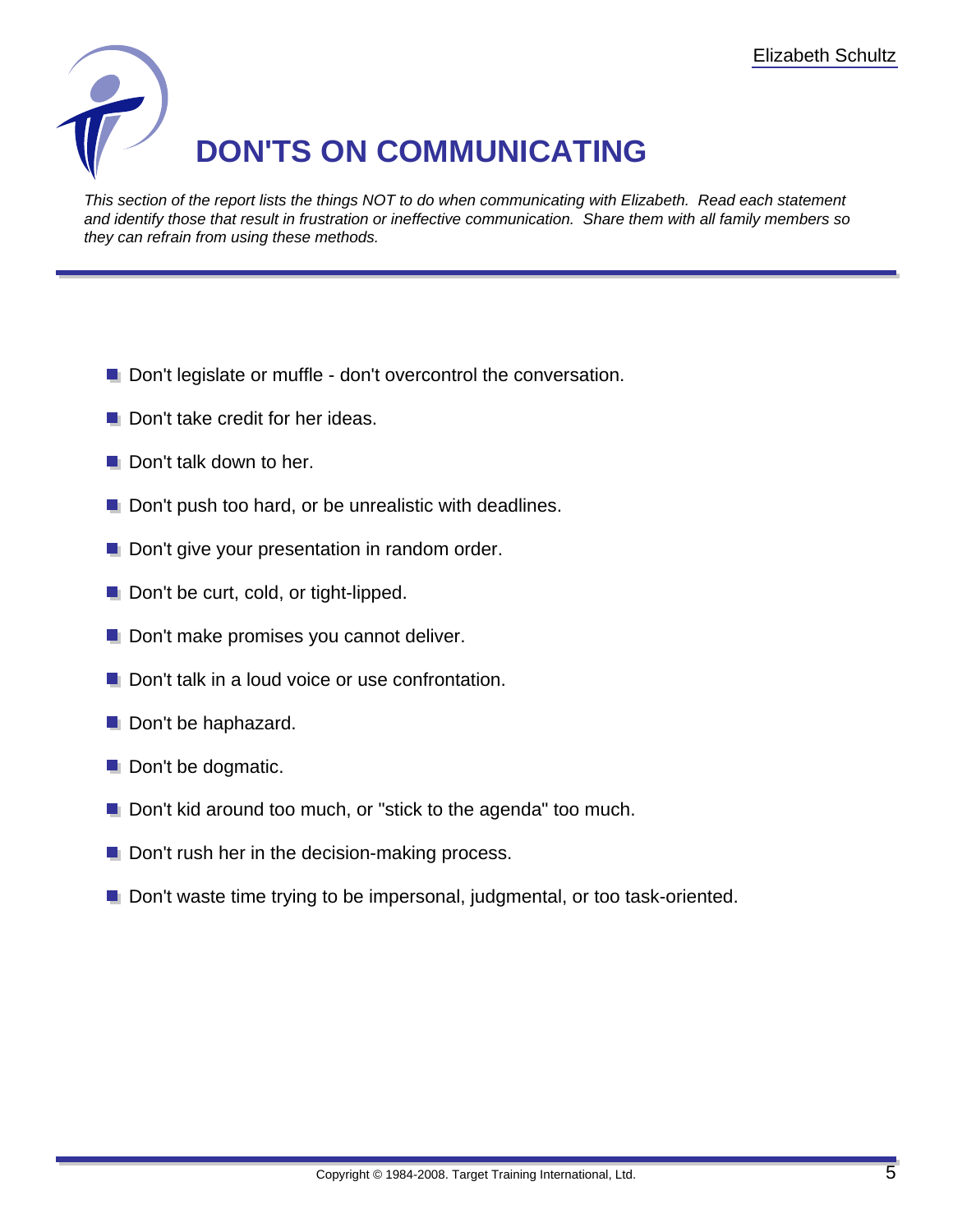

Based on Elizabeth's responses, the report has marked those words that describe her personal behavior. They describe how she solves problems and meets challenges, influences people, responds to the pace of the environment and how she responds to rules and procedures set by others.

| <b>Dominance</b>                      | <b>Influencing</b>                          | <b>Steadiness</b>                            | <b>Compliance</b>                      |
|---------------------------------------|---------------------------------------------|----------------------------------------------|----------------------------------------|
| Demanding                             | <b>Effusive</b>                             | Phlegmatic                                   | Evasive                                |
| Egocentric                            | <b>Inspiring</b>                            | <b>Relaxed</b><br><b>Resistant to Change</b> | Worrisome<br>Careful                   |
| Driving<br>Ambitious                  | <b>Magnetic</b><br><b>Political</b>         | <b>Nondemonstrative</b>                      | Dependent<br>Cautious                  |
| Pioneering<br>Strong-Willed           | <b>Enthusiastic</b><br><b>Demonstrative</b> | <b>Passive</b>                               | Conventional<br>Exacting               |
| Forceful<br>Determined                | <b>Persuasive</b><br><b>Warm</b>            | <b>Patient</b>                               | <b>Neat</b>                            |
| Aggressive<br>Competitive             | <b>Convincing</b><br><b>Polished</b>        | <b>Possessive</b>                            | <b>Systematic</b><br><b>Diplomatic</b> |
| Decisive<br>Venturesome               | <b>Poised</b><br><b>Optimistic</b>          | <b>Predictable</b><br><b>Consistent</b>      | <b>Accurate</b><br><b>Tactful</b>      |
| Inquisitive                           | <b>Trusting</b>                             | <b>Deliberate</b><br><b>Steady</b>           | <b>Open-Minded</b>                     |
| Responsible                           | <b>Sociable</b>                             | <b>Stable</b>                                | <b>Balanced Judgment</b>               |
| <b>Conservative</b>                   | Reflective                                  | Mobile                                       | Firm                                   |
| <b>Calculating</b>                    | Factual                                     | Active                                       | Independent                            |
| <b>Cooperative</b><br><b>Hesitant</b> | Calculating<br>Skeptical                    | <b>Restless</b><br>Alert                     | Self-Willed<br>Stubborn                |
| <b>Low-Keyed</b>                      |                                             | Variety-Oriented                             |                                        |
| <b>Unsure</b>                         | Logical                                     | Demonstrative                                | Obstinate                              |
| <b>Undemanding</b><br><b>Cautious</b> | Undemonstrative<br>Suspicious               | Impatient                                    | Opinionated                            |
|                                       | Matter-of-Fact                              | Pressure-Oriented                            | Unsystematic                           |
| <b>Mild</b>                           | Incisive                                    | Eager                                        | Self-Righteous                         |
| <b>Agreeable</b><br><b>Modest</b>     | Pessimistic                                 | Flexible<br>Impulsive                        | Uninhibited<br>Arbitrary               |
| <b>Peaceful</b>                       | Moody                                       | Impetuous                                    | Unbending                              |
| Unobtrusive                           | Critical                                    | Hypertense                                   | <b>Careless with Details</b>           |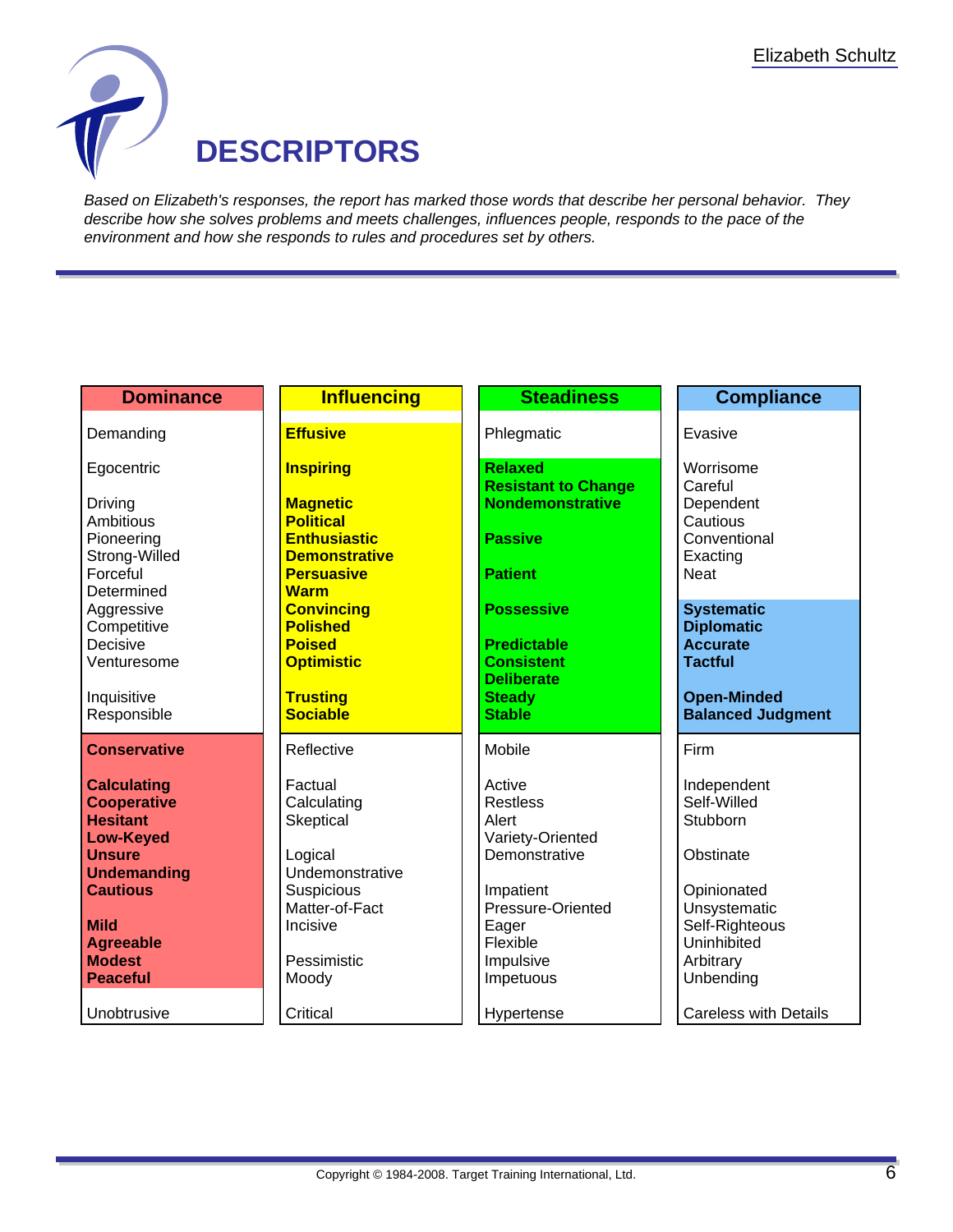

| To relate more effectively with ___________, I need to: |  |
|---------------------------------------------------------|--|
| 1.                                                      |  |
| 2.                                                      |  |
| 3.                                                      |  |
| To relate more effectively with ___________, I need to: |  |
| 1.                                                      |  |
| 2.                                                      |  |
| 3.                                                      |  |
| To relate more effectively with ___________, I need to: |  |
| 1.                                                      |  |
| 2.                                                      |  |
| 3.                                                      |  |
| The Communication skills I need to develop are:         |  |
| 1.                                                      |  |
| 2.                                                      |  |
| 3.                                                      |  |
| $\overline{4}$ .                                        |  |
|                                                         |  |

I agree to practice the listed communication techniques and develop communication skills in the areas indicated.

| Signed: |  |
|---------|--|
|---------|--|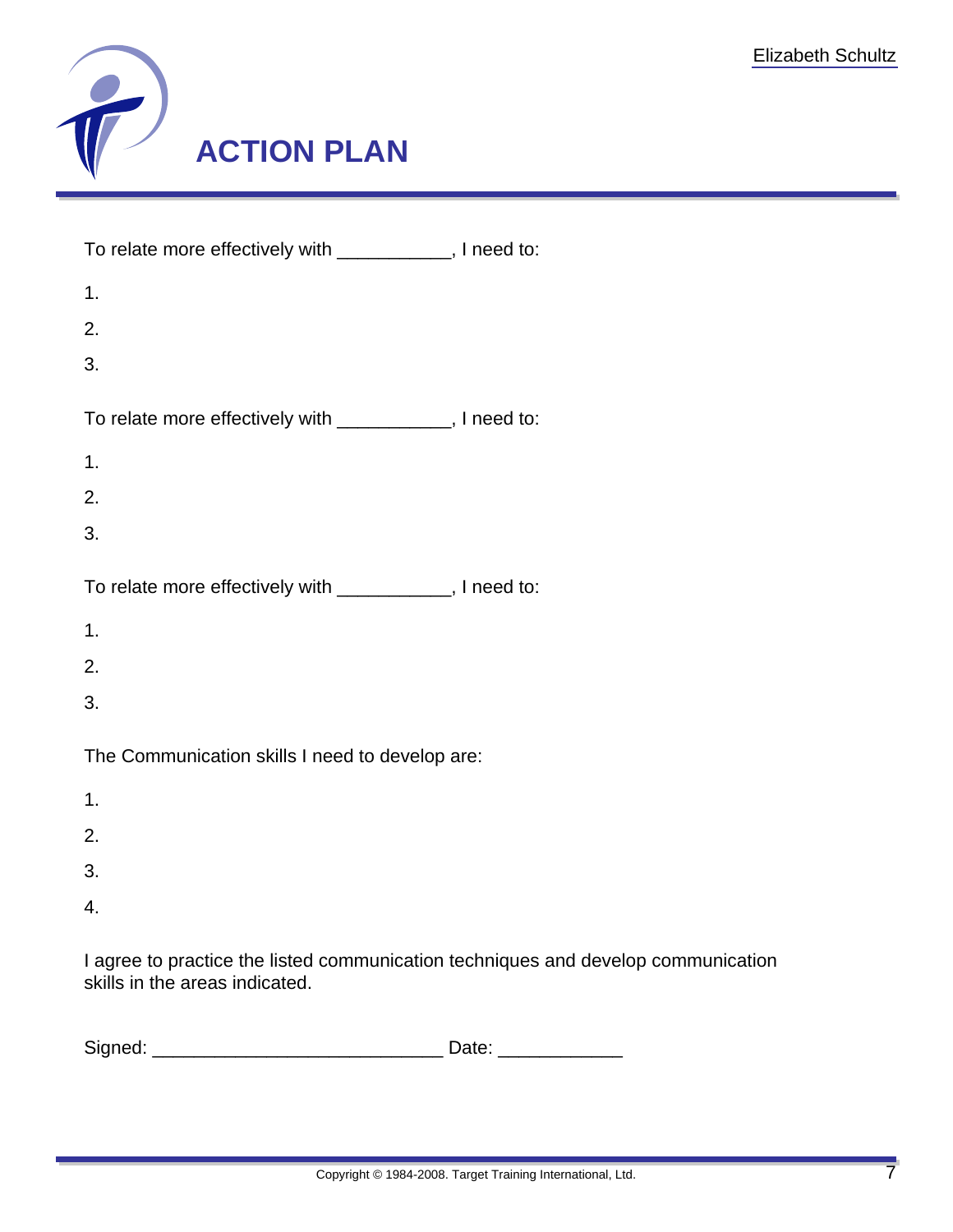

**Elizabeth Schultz**

8-18-2008



## Norm 2003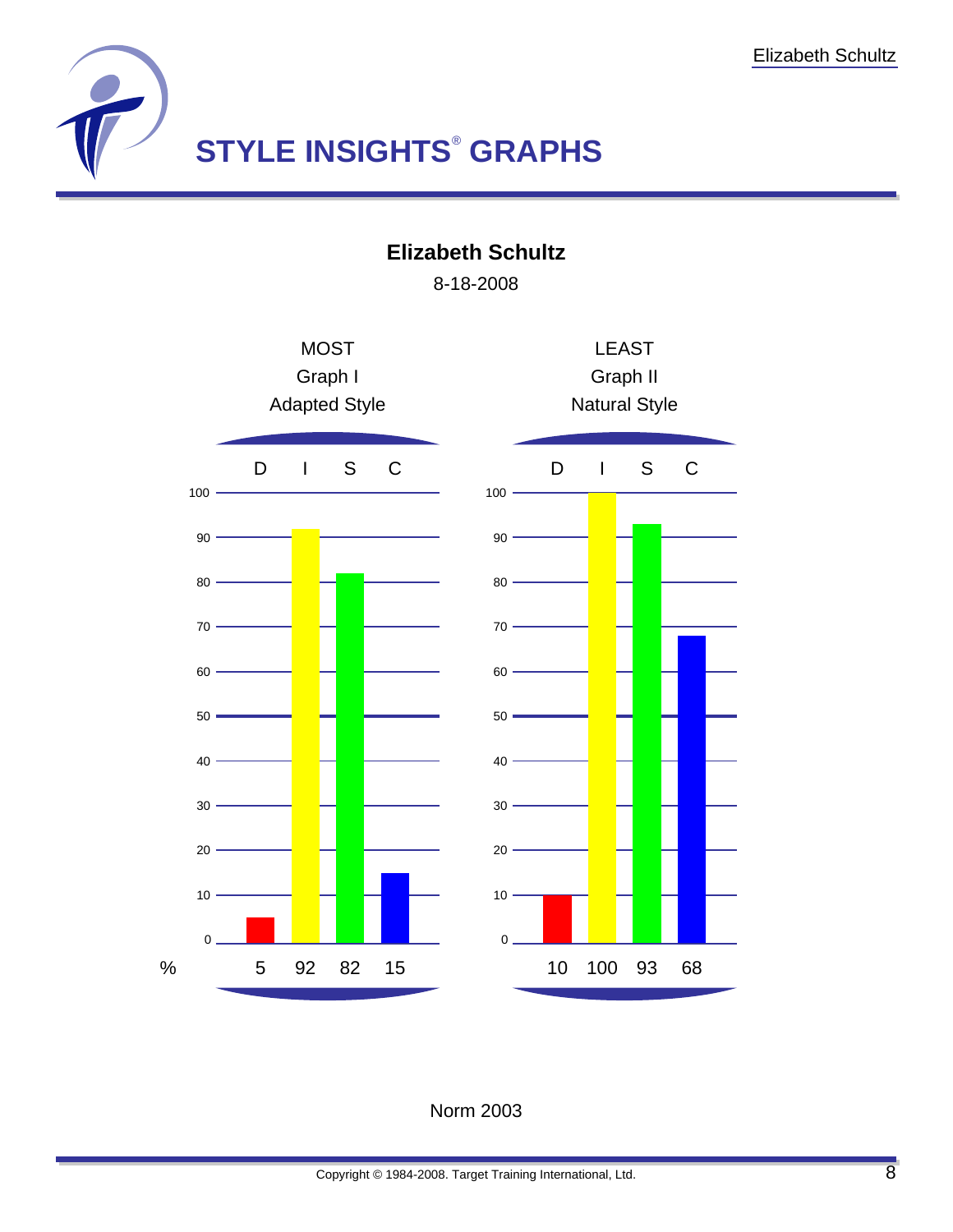

## **THE SUCCESS INSIGHTS**®  **WHEEL**

The Success Insights® Wheel is a powerful tool popularized in Europe. In addition to the text you have received about your behavioral style, the Wheel adds a visual representation that allows you to:

- **U** View your natural behavioral style (circle).
- **U** View your adapted behavioral style (star).
- $\blacksquare$  Note the degree you are adapting your behavior.
- $\blacksquare$  If you filled out the Work Environment Analysis, view the relationship of your behavior to your job.

Notice on the next page that your Natural style (circle) and your Adapted style (star) are plotted on the Wheel. If they are plotted in different boxes, then you are adapting your behavior. The further the two plotting points are from each other, the more you are adapting your behavior.

If you are part of a group or team who also took the behavioral assessment, it would be advantageous to get together, using each person's Wheel, and make a master Wheel that contains each person's Natural and Adapted style. This allows you to quickly see where conflict can occur. You will also be able to identify where communication, understanding and appreciation can be increased.